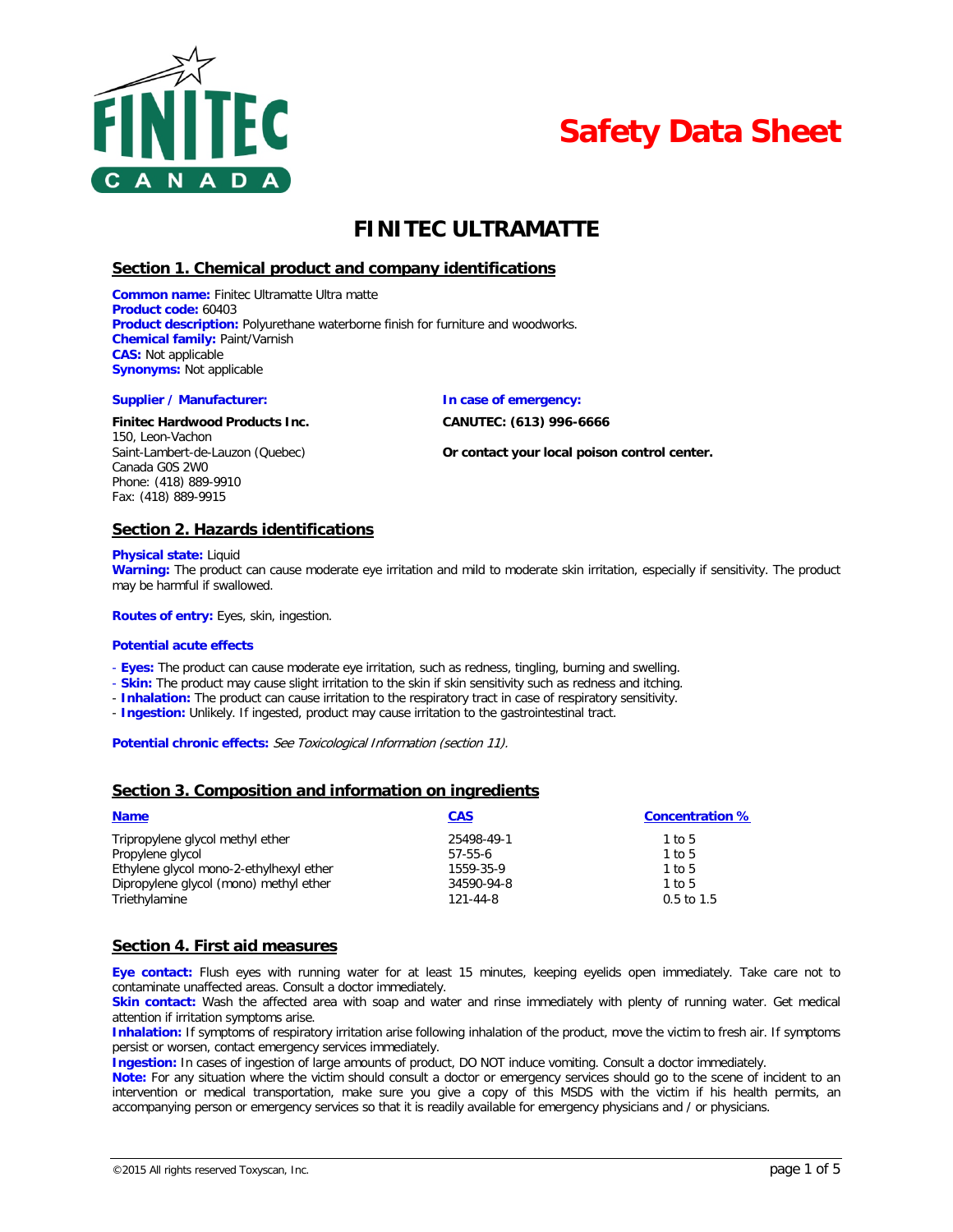# **Section 5. Fire fighting measures**

**Flammability of the product:** Not flammable **Lower limit of flammability:** Not applicable **Upper limit of flammability:** Not applicable **Flammability temperature** Not applicable **Flash point:** Not applicable **Products of combustion:** Carbon dioxide (CO<sub>2</sub>), Carbon monoxide (CO). **Fire hazards in presence of various substances:** Data not available **Fire fighting media and instructions:** Extinguishing media suitable for the surrounding environment of the product as water, dry chemical, carbon dioxide  $(CO<sub>2</sub>)$ , sand, etc.

# **Section 6. Accidental release measures**

**Personal precautions:** Wear clothing and appropriate protective equipment cleaning liquid chemicals.

**Environmental precautions:** Prevent the infiltration of a large amount of product into drains, sewers and water courses.

**Methods for cleaning up:** Absorb spill with inert absorbent materials and non-combustible, such as universal absorbents or vermiculite. Transfer absorbed in a suitable container for disposal in accordance with federal, provincial and local regulations. Report all spills or uncontrolled releases to emergency units and appropriate agencies.

# **Section 7. Handling and storage**

**Handling:** Wear the personal protective equipment required for the task. Properly apply the professional and personal hygiene procedures such as washing hands before eating. Prohibit eating, drinking and smoking in contaminated areas. Use safety procedures to avoid accidents.

**Storage:** It is recommended to store the product in a place at room temperature. Avoid storing product in a location that is out of reach of children.

# **Section 8. Exposure Controls, Personal Protections**

**Engineering controls:** Ensure adequate ventilation and good air output to keep contaminant concentrations below the permissible exposure limits. **Eyes:** Wear safety glasses with side shields.

**Respiratory:** During routine operations, respiratory protection is not required. If emanation, wear a mask with organic vapor cartridges.

**Hands:** Wear nitrile, PVC or rubber gloves.

**Skin/body:** Standard work clothing.

**Other:** Eyewash and body emergency must be available on site.

# **Section 9. Physical and chemical properties**

**Molecular mass:** No data available **Physical status:** Liquid **Appearance:** White opaque **Odor:** Slight **Threshold odor:** No data available **Density at 25<sup>o</sup> C (g/mL):** 1.04 - 1.05 **Freezing point:** No data available **Boiling point:** No data available **Vapor tension:** No data available **Density of vapor:** No data available **Coefficient of division (water/oil):** No data available **Water solubility (Air=1):** Miscible in water **Rate of evaporation:** No data available **Volatility:** 70 ± 2 % (w/w) **Viscosity (ZAHN #2):** 23-25 seconds **pH:** 8.4 ± 0.4

# **Section 10. Stability and reactivity**

**Stability and reactivity: Stable Incompatibility:** Oxidizing agents, strong acids, metallic alkyd, nitrites and other strong reducing agents. Hazardous decomposition products: Thermal decomposition products such as carbon dioxide (CO<sub>2</sub>), carbon monoxide (CO<sub>)</sub>, and trace of component elements. **Conditions to avoid:** High temperatures, contact with incompatible materials. **Hazardous polymerization:** Will not occur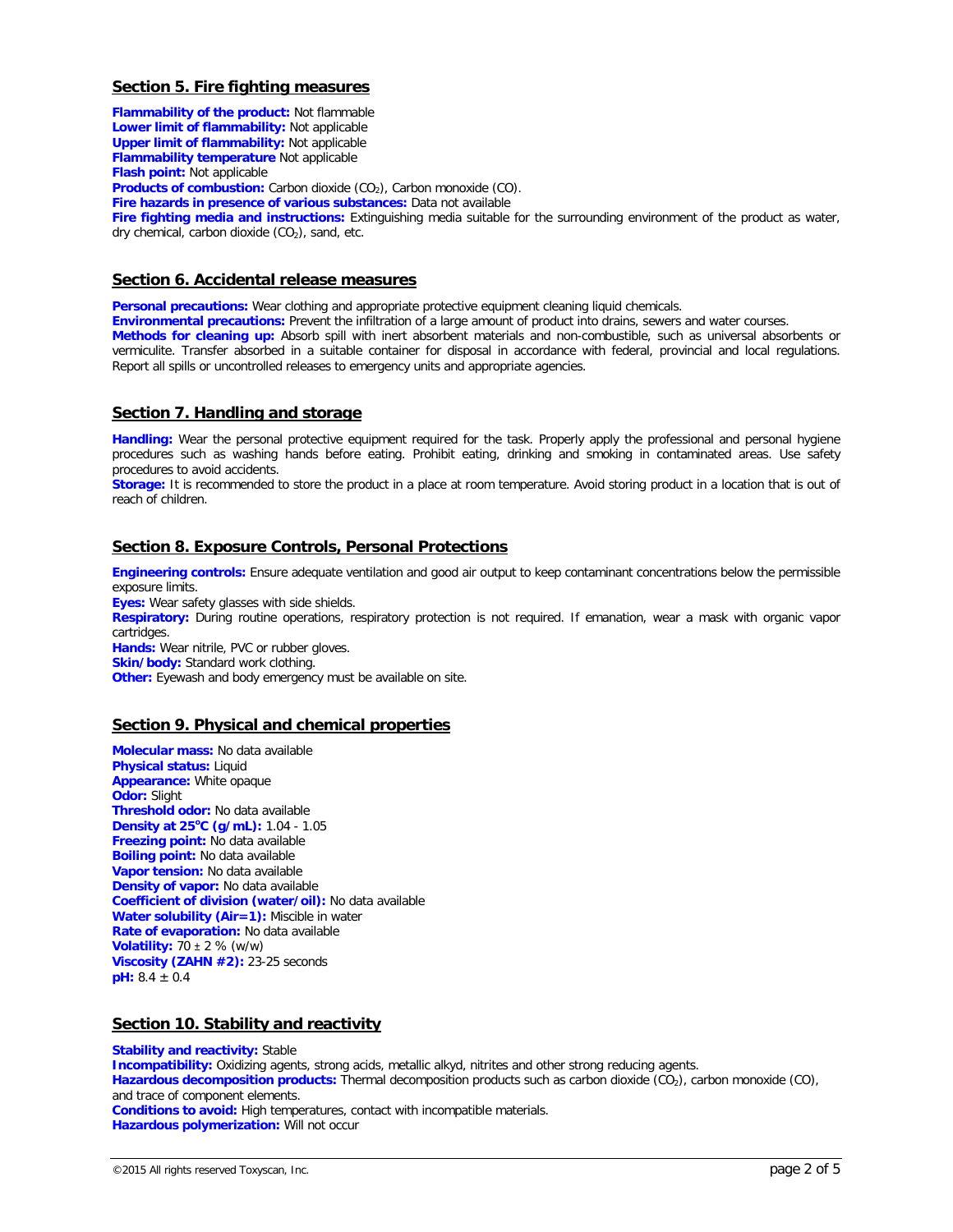# **Section 11. Toxicological information**

### **Information on ingredients:**

#### **Tripropylene glycol methyl ether (CAS: 25498-49-1) OSHA:** REL, 0.10 mg/m3 (0.012 ppm) 8 hours.

# **Dipropylene glycol (mono) methyl ether (CAS : 34590-94-8)**

**RSST:** VEMP, 100 ppm (606 mg/m<sup>3</sup>) **RSST:** VECD, 150 ppm (909 mg/m<sup>3</sup>) **OSHA:** REL, TWA 100 ppm (606 mg/m<sup>3</sup>) cutaneous. **NIOSH:** REL, TWA 100 ppm (606 mg/m<sup>3</sup>), ST 150 ppm (909 mg/m<sup>3</sup>)

### **Triethylamine (CAS : 121-44-8)**

**RSST:** VEMP, 5 ppm  $(20.5 \text{ mg/m}^3)$ **RSST:** VECD, 15 ppm (61.5 mg/m<sup>3</sup>) **OSHA: PEL-TWA, 25 ppm (100 mg/m<sup>3</sup>)** 

| <b>Name</b>                                | <b>CAS</b>    | $LD_{50}$                                                                                                      | $LC_{50}$                                   |
|--------------------------------------------|---------------|----------------------------------------------------------------------------------------------------------------|---------------------------------------------|
| Tripropylene glycol methyl ether<br>(1 h)  | 25498-49-1    | Rat (oral): 3 200 mg/kg                                                                                        | Rat (inhalation): 200,000 mg/m <sup>3</sup> |
|                                            |               | Rat (skin): 15 400 mg/kg (24 h)                                                                                |                                             |
| Propylene glycol                           | $57 - 55 - 6$ | Rat (oral): 21.7 g/kg<br>Mouse (oral): $24.8$ g/kg<br>Guinea pig (oral): 18.3 g/kg<br>Rabbit (oral): 19.3 g/kg |                                             |
| Ethylene glycol mono-2-ethylhexyl<br>Ether | 1559-35-9     | Rat (oral): 5 149 mg/kg<br>Mouse (oral): $3898 \text{ mg/kg}$<br>Rabbit (skin): 2 584 mg/kg                    |                                             |
| Dipropylene glycol (mono)<br>methyl ether  | 34590-94-8    | Rat (male) (oral): 5 230 mg/kg<br>Rat (female) (oral): 5 180 mg/kg<br>Rabbit (skin): 9 500 mg/kg               |                                             |
| Triethylamine                              | 121-44-8      | Rat (oral): 460 mg/kg                                                                                          | Mouse: 1 027 ppm (4 h)                      |

**Routes of entry:** Eyes, skin, ingestion.

#### **Potential acute effects**

**Ecological data:**

- **Eyes:** The product can cause moderate eye irritation, such as redness, tingling, burning and swelling.

- **Skin:** The product may cause slight irritation to the skin if skin sensitivity such as redness and itching.

- **Inhalation:** The product can cause irritation to the respiratory tract in case of respiratory sensitivity.

- **Ingestion:** Unlikely. If ingested, product may cause irritation to the gastrointestinal tract.

**Potential chronic effects:** No data available

# **Section 12. Ecological information**

| <b>Name</b>                | <b>Results</b>            | <b>Species</b> | <b>Period</b> |
|----------------------------|---------------------------|----------------|---------------|
| Propylene glycol (57-55-6) | $CE_{50}$ : > 10,000 mg/L | Daphnia magna  | 48 h          |

**Effects on environment:** No effects on the environment are anticipated.

**Environmental precautions:** For spills involving a large amount of the product, prevent infiltration of material into drains, sewers and water courses. The product is slightly basic. **Breakdown products:** No data available

**Toxicity of the biological breakdown products:** No data available

# **Section 13. Disposal considerations**

Waste disposal: Dispose of this product in accordance with federal, state and local laws.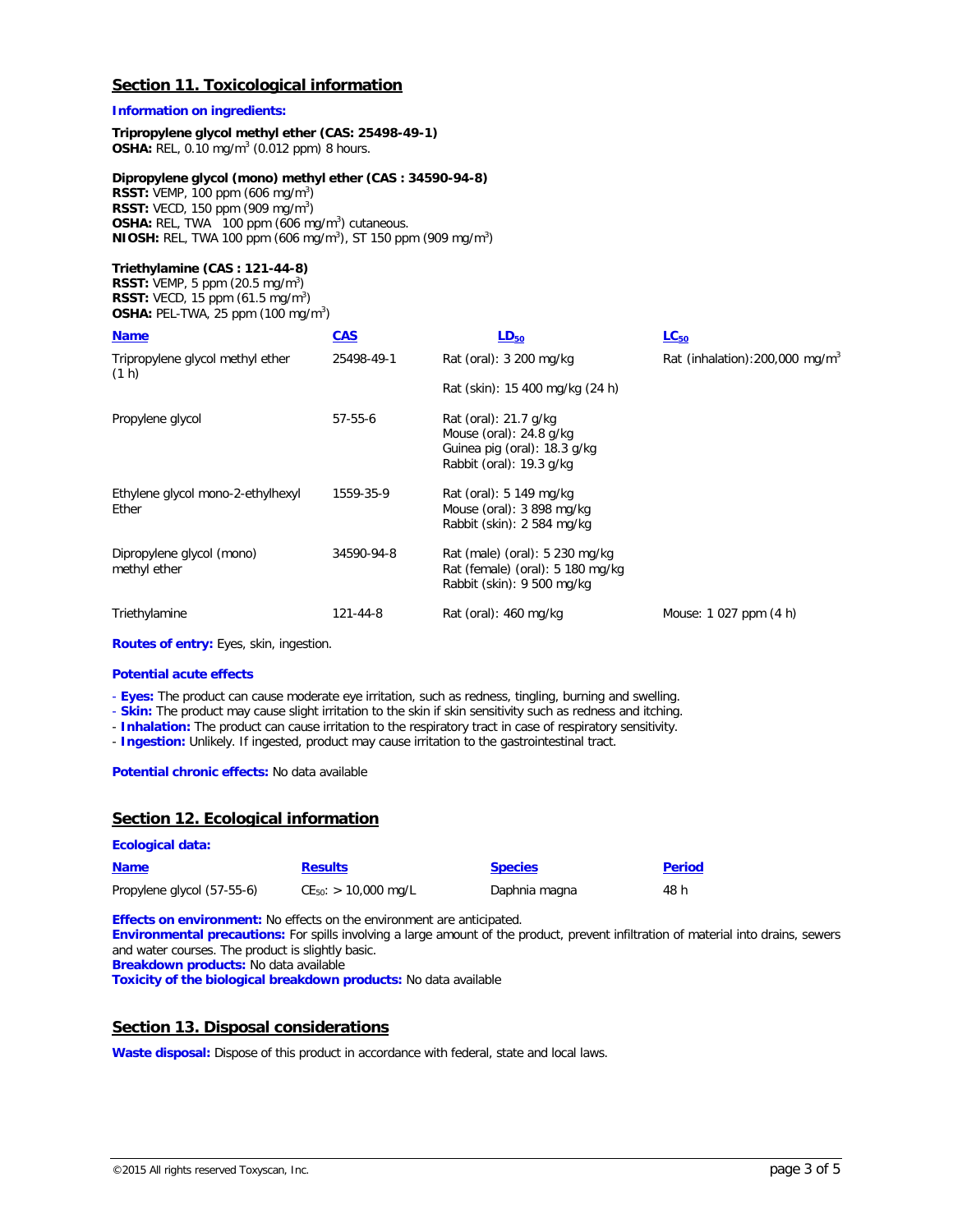# **Section 14. Transportation information**

**Classification DOT/ IMDG/IATA label:** Not regulated as dangerous good

### **Section 15. Regulatory information**

#### **GHS (Globally Harmonized System of Classification and Labelling of Chemicals):**

Warning - Skin irritation (category 2) Eyes irritation (category 2B)

#### **Hazard statements:**

- H315 Causes skin irritation.
- H319 Causes serious eye irritation.

H335 - May cause respiratory irritation.

#### **Precautionary statements**

P101 - If medical advice is needed, have product container or label at hand.

- P102 Keep out of reach of children.
- P103 Read label before use.

P264 - Wash hands and skin thoroughly after handling.

P270 - Do not eat, drink or smoke when using this product.

P281 - Use personal protective equipment as required.

P302+P352 - IF ON SKIN: Wash with plenty of soap and water.

P305+P351+P338 - IF IN EYES: Rinse cautiously with water for several minutes. Remove contact lenses, if present and easy to do. Continue rinsing.

### **CANADA:**

#### **WHMIS (Canada):**



D2B: Toxic material causing other effects

#### **UNITED STATES:**



Flammable: 0 Reactivity: 0 Special conditions: 0

#### **Legend: 4: Severe, 3: High, 2: Moderate, 1: Slightly, 0: Not hazardous**

#### **United States rules:**

| Nom           | <b>CAS</b> | <b>CERCLA</b><br><b>EHS RO</b> | Section 313<br>RQ. | <b>RCRA</b><br>Code |
|---------------|------------|--------------------------------|--------------------|---------------------|
| Triethylamine | 121-44-8   | 5,000                          | 313                | U404                |

#### **REACH (EU):**

**ESIS - European chemical Substances Information System:** Composite **REACH - Registration, Evaluation, Authorisation and Restriction of Chemical substances:** Composite List of Registered Substances Phase-in: **Registred like:** Registred like:

| EC No.    | <b>CAS RN</b> | Substance name                                    | Full | OSII                     |                          |
|-----------|---------------|---------------------------------------------------|------|--------------------------|--------------------------|
| 247-045-4 | 25498-49-1    | [2-(2-methoxymethylethoxy) methylethoxy] propanol | Yes  | $\overline{\phantom{a}}$ |                          |
| 200-338-0 | $57-55-6$     | propane-1,2-diol                                  | Yes  | $\overline{\phantom{0}}$ | $\overline{\phantom{0}}$ |
| 252-104-2 | 34590-94-8    | (2-methoxymethylethoxy) propanol                  | Yes  | $\overline{\phantom{a}}$ |                          |
| 204-469-4 | 121-44-8      | triethylamine                                     | Yes  | $\overline{\phantom{a}}$ | $\overline{\phantom{a}}$ |
|           |               |                                                   |      |                          |                          |

| Full         | Indicates registration under REACH Article 10 as a full folder.                                                |
|--------------|----------------------------------------------------------------------------------------------------------------|
| <b>OSII</b>  | Indicates registration under REACH Article 17 as an isolated intermediate on site (OSII).                      |
| TII          | Indicates registration under REACH Article 18 as a transported isolated intermediate (TII).                    |
| 'Yes'        | Indicates the registration of the substance with REACH is complete.                                            |
| 'In Process' | Indicates that a file on the substance has been successfully submitted to ECHA and gets treated, NB Compliance |
|              | monitoring is ongoing (and could be unsuccessful).                                                             |